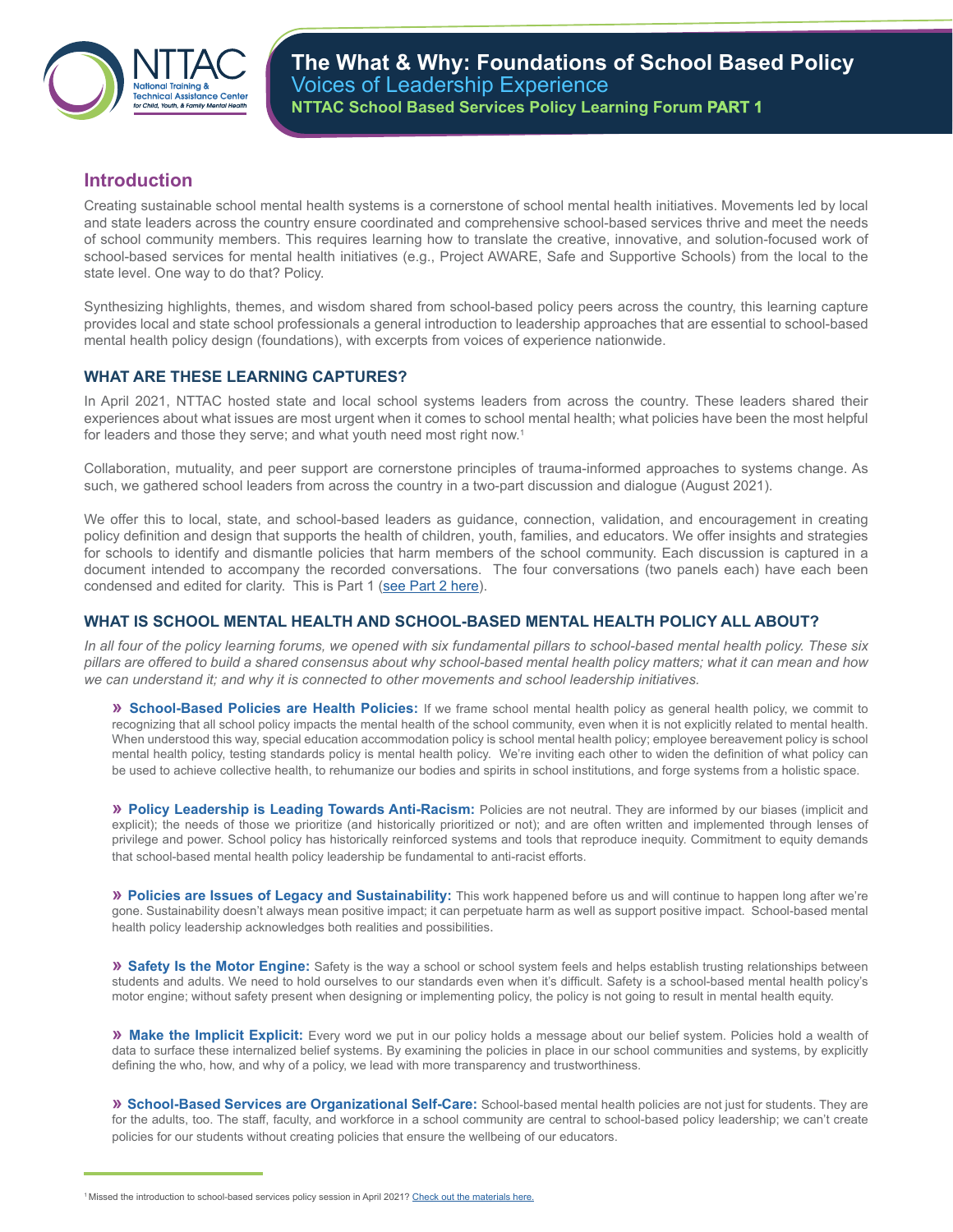**This learning capture is composed of excerpts from the two panels' discussions that took place on August 24, 2021: "The What & Why: Foundations of School Based Policy."**

## **The What & Why: Foundations of School-Based Policy**

**Define** (How do we talk about policy across roles and responsibilities?) **Design** (How might we design policies that are student, family, and educator centered?) **Dismantle** (How might we interrupt or modify historically injurious and trauma-inducing policy?)

In Part 1 (the What & the Why: Foundations), we explored three areas of school-based policy leadership:

- **1. Define:** We used the rich experiences of local education agencies and district, county, and state levels of leadership to define the needs that policies are intended to address.
- **2. Design:** We provided a space for leaders to share the celebrations and challenges of designing policies with students, families, and educators.
- **3. Dismantle:** We explored a key and often under-discussed element of school-based policy leadership by examining what policies are in place currently that may be out of date, harmful, or not aligned with the school community's values.

#### *Recording Links for Both Sessions on August 24, 2021*

- [Part 1 Round A: School-Based Services Policy Learning Forum: The What & Why: Foundations](https://youtu.be/7LyaJa_xcWw)
- [Part 1 Round B: School-Based Services Policy Learning Forum: The What & Why: Foundations](https://www.youtube.com/watch?v=B6gfIlMGMxk)

As you explore the "What & Why: Foundations of School Based Policy" below, please note:

- To view the full recording and transcript, please navigate to the event page.
- This conversation capture was edited for clarity.
- All of the ideas, beliefs, and opinions expressed by panelists and moderators are theirs alone and do not represent official policy or policy positions of NTTAC or any state, local, or federal entity.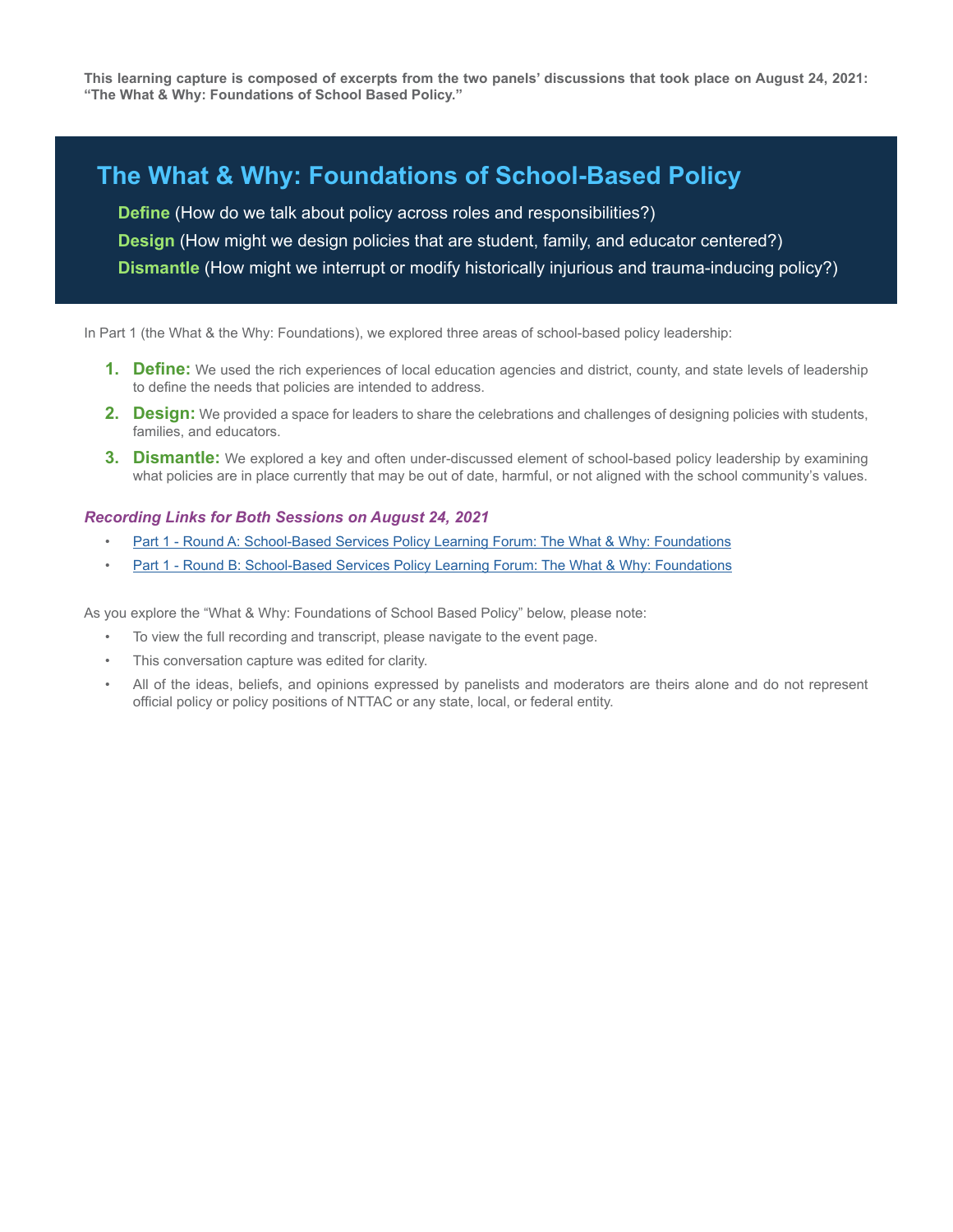## **The What & Why: Foundations of School Based Policy** Excerpts from the School Based Services and Support Policy Forum2

## **I. Definitions (How do we talk about policy across roles and responsibilities?)**

*A key leadership responsibility and challenge for school-based leaders is to create shared language across roles and responsibilities so that as a multi-dimensional team, diverse members can access each other's perspectives and knowledge base and work together towards shared outcomes. Any policy work begins first with getting clear and granular about language choices, definitions, and approaches.* 

*Here, leaders share their ideas about what policy is and can be, what policy is to school leaders, what word choices accelerate or break momentum, and more.* 



*When we say the word "policy," what language should we be using in different settings to organize diverse roles (e.g., school counselors, school psychologists, educators, family members, students) to coalesce around the same outcome?*

*" We often think about policy as value statements: Who gets what, when, and how, and why?* 

*School mental health policy can refer to norms, rules, institutions; personal policies (e.g., one's classroom policies) all the way up to federal and international policies.* 

*Think about it in terms of your own role and sphere of influence: Do what you can, start where you're at. Think about the interconnectedness and interdependence of policy.*

**- Amber Reid**

#### 

*" In the education system, policy is what empowers everything else that happens. You can tell the level of commitment and involvement based on the appetite to create good, sound policy. Why? Leaders move on, policy stays. Policy is a critical mechanism: it must be well-written, thoughtful, collaborative, involve stakeholders in the community, and be student- supportive.* 

#### **- Maribeth Barney**

#### 

*" From a school board perspective, policies are who we're choosing to be. We're governed by them but there are also ways to work around them. And there will always be some unintended impact based on the way it's implemented.*

*When you don't use your voice, you're giving up your power. People in positions of power (formal/informal) are people too, and there are opportunities to make those connections:*

*In the end, policies are about people.* **- Rachele Espiritu**



# *How do we talk about school mental health policy across different roles?*<br>How do we make it feel real and get people on board to do the work?

*" Policy sets up the systems to make the programs, practices, and procedures sustainable. By not linking excellent work to one specific champion, policy is a way to sustain, innovate, and grow those efforts.*

**- Laura Ficarra**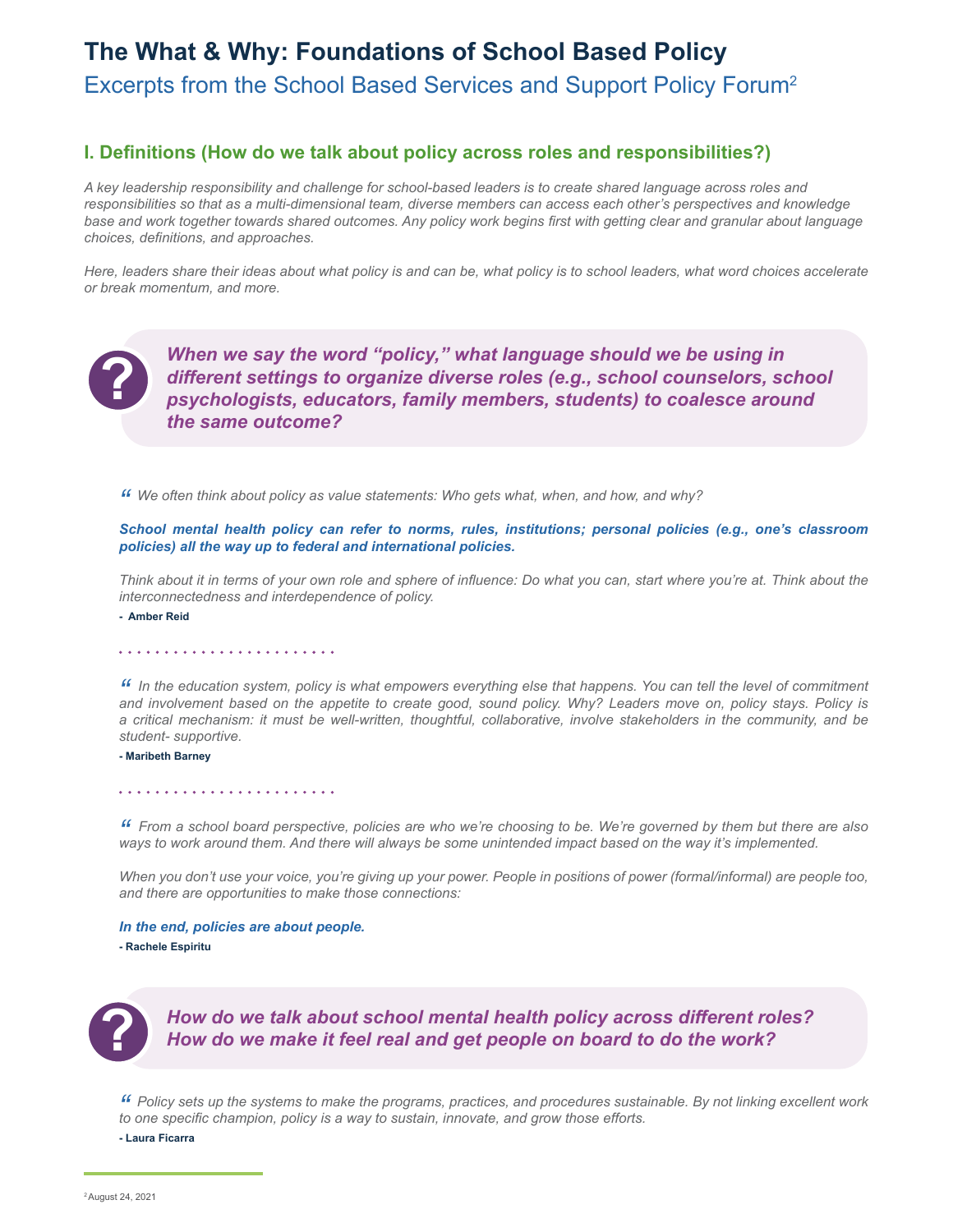" Policy is about rules, but the rules aren't equal for everyone. It's easy for folks to say, "I want to help people directly, but<br>I don't want to deal with politics." If you're helping a student, then you have to work wit

*Sometimes policies fit well and sometimes they don't. Bring together the masterminds and thought partners to help think about how things could be improved for all people involved.* 

*Transparency is essential to good policy design work.* 

**- Monica Nepomuceno**

*" For schools, our policies are based on the laws that come down from our legislatures. The Tennessee School Board Association writes policies for the district, and then the district is responsible for procedures and protocols.*

*And there can be lots of change from the bottom-up in Tennessee: students, communities, advisory councils, parents; these bodies are important and can make change.* 

**- Kim Guinn**

*" My role is more as [policy] facilitator than designer. And part of that is making sure that I've brought all voices to the table.* **- Amber Reid**

*" The go-to reaction is to think about policy from the top-down and use it as reasons why we CAN'T do xyz.*

*And: there is a lot of policy within our control: classroom teachers, schools (e.g., what we choose to police in our students' behaviors).*

*How can we create cultures that prioritize anti-racism and cultures of care? How are we grading students and including students and families in the conversation? How do we do the "both, and"?*

**- Gregory Peters**



*When is school-based policy about behavior and control versus focusing* **?** *on the need?*

*" Need-based policies happen with the right networks and support; it can be easy to do when there's shared vision and shared language.* 

**- Kendall Fujioka**

In one school with whom I worked, we had a no hoodie policy. Well, one student needed *his hoodie as a deep safety mechanism; the hoodie allowed the person to focus and feel safe. Next to that student sat someone whose brother had been killed by gang violence; the hoodie was deeply activating.* 

*No policy will ever be universal because our needs are not universal. There is not a right or a wrong, except when there isn't a conversation.* 

**- Leora Wolf-Prusan**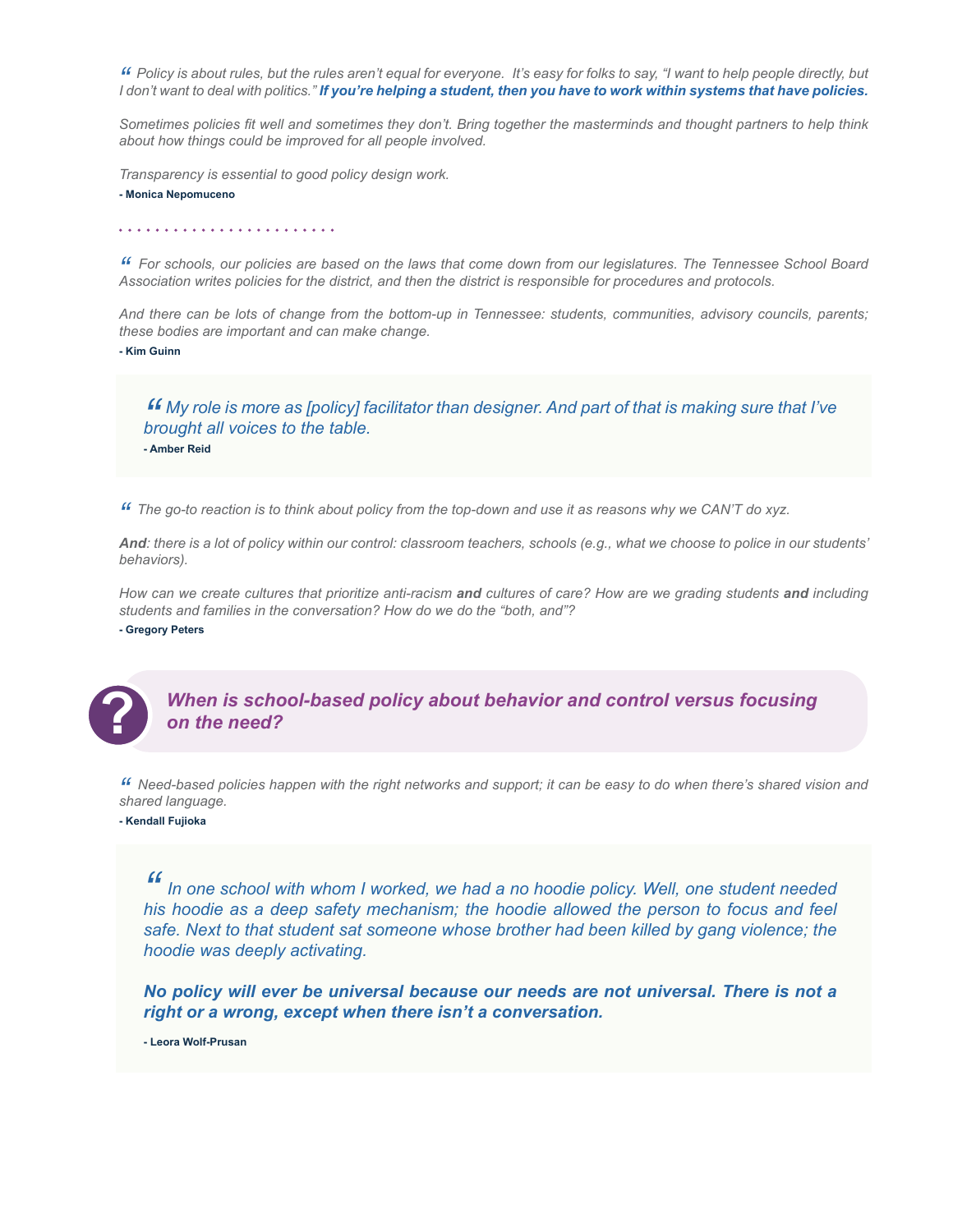

# *How do we get everyone on the same page? What does it take to* **?** *coordinate multiple systems? How do we humanize policies?*

*" How do we design policy that can be flexible and hit the most important pieces while allowing for contextualization at the local level? There are different levels of stewardship. It's challenging to craft policy to serve such a diverse spread of communities.*

*You have to ask people, then you have to listen. Policy is a process.*

#### **- Amber Reid**

*" It's all about the mindset. At the end of the day, these are kids.* 

Lots of kids are focused on surviving versus school. When we're dealing with mental health, we're dealing with the whole *child. Navigate these services as if these were your children (empathy!) rather than present bodies in your classrooms.* **- Tamika Gregory**

#### 

*" There's a difference between being trauma-sensitive and having policies and practices be trauma-informed. How we think about trauma is broader than ACES (Adverse Childhood Experiences). It has a lot to do with risk and protective factors.*

*Policies at both macro and micro levels have to be reflective of the voices of the people we're impacting. Are we including some and excluding others? There's a difference: people being empowered versus coming into the knowledge that they've always been empowered.*

**- Laura Ficarra**

<sup>44</sup> We forget the underlying questions: Am I safe? (brain stem) Am I loved? (limbic system). In our policy and practice,<br>there is too much focus on the prefrontal cortex. It is critical to educate teachers on these system *their approach to brain-based learning.* 

**- Pamala Trivedi**

## **II. Design (How might we design student, family, and educator centered policy?)**

*All school-based policies should be trauma-informed, not only in the outcome and impact of the policy, but the way the policy came about: the process. When policies are designed with the community members they will impact, it is more effective for that policy's long-term sustainability.* 

*Co-designing is not easy. It requires "power with" partnerships. This is not simple or easy, and often surfaces complex issues of power holding and sharing that are important for leaders to confront. For example, we in the industry might say "trauma-informed policy." But we work with schools, families, and communities who might say "stop saying that. We are not traumatized." Who do we listen to? Who gets the final call? Who are we talking about rather than talking with? Moreover, codesigning often looks like bringing in community members to inform the policy's design, to center lived experience. How might*  leaders do this without tokenizing or manipulating lived experience? How might community members with lived experience *(e.g., parents whose child died by suicide) be central to school-based policy design?* 

*Here, leaders share their experiences with co-designing policy with students, families, and educators, including the challenges and celebrations. The theme of celebrations? Building and fostering trustworthy, multi-dimensional relationships that make the policies feel shared and from the community.*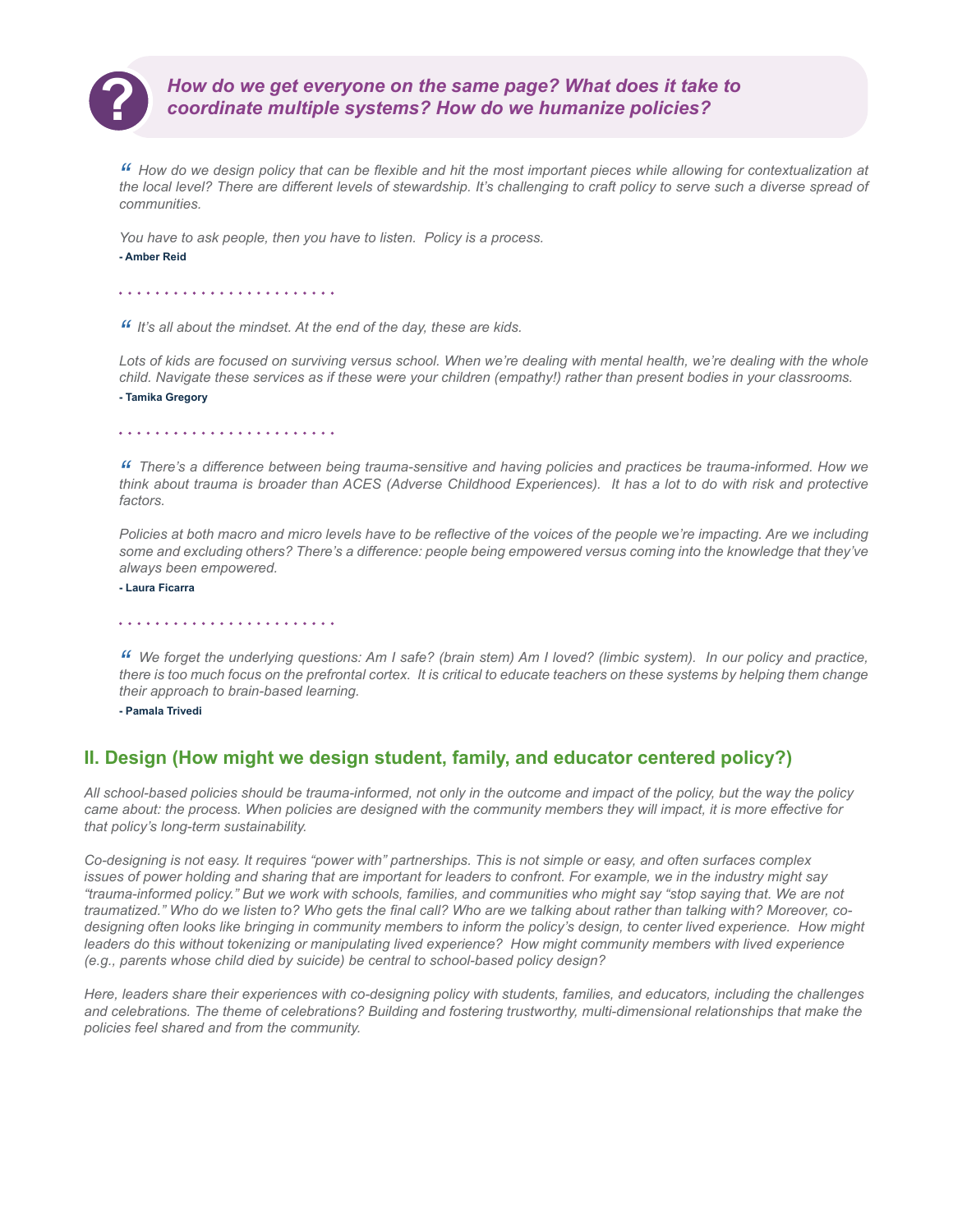

*" To answer, "how do we design student family and educator centered policy?" we should also ask ourselves "who are we to be doing the designing, or should we be co-constructing?"* 

**- Yesmina Luchsinger**

If It's about making connections and building rapport. For example, one of our challenges has been low parental support-<br>this is an issue in education overall. You have to get out and make visits, make personal connections *comfort zone. The communication link is huge.*

**- Tamika Gregory**

<sup>44</sup> There is a crucial relationship between research, activism, hierarchy, and federal programming and legislation. If<br>we don't bridge that conversation, we will continue to design programs for children at risk, then expe *programs designed for them.*

*We've seen the back and forth between macro and micro play out in early childhood education. Amygdala activation proves and justifies early childhood programming. New programming reflected a response to brain development research. Maternal and Early Childhood Home Visiting was created by advocacy by scientists, researchers, and practitioners. Head Start is another example.* 

**- Pamala Trivedi**

*" Young people are our greatest asset. They championed school safety legislation in Arizona. The legislation did not pass. But Arizona's Superintendent of Public Education was able to take their draft policy and help DO many of the things they*  were asking for without the need for legislation. As state leaders, within our own sphere of influence, we can pick some of *those things up and do it anyway.*

**- Yesmina Luchsinger**

*" So often we expect youth to "rubber stamp" the policies that "adults" put forward rather than engaging youth early in the formation of policies and advocacy priorities.*

**- Lisa Eisenberg**

*" You need to have champions- surround yourself with people who are impacted by the policy to hold yourself accountable. If you're working on a suicide policy and you have a parent who has lost a child to suicide, that person is your champion.* **- Kim Guinn**

*" It helps to connect the quantitative/data with the qualitative/stories: decision makers need both! And often one without the other won't be convincing on its own. In the end, it's really important to get the voices and respect culture and process.*  **- Amber Reid**

*" A main challenge is that adult policy focuses on behavior and student policy focuses on need. Are we policing the behavior or are we policing the need? (Yes, "policy" is closely related to "policing").*

**- Leora Wolf-Prusan**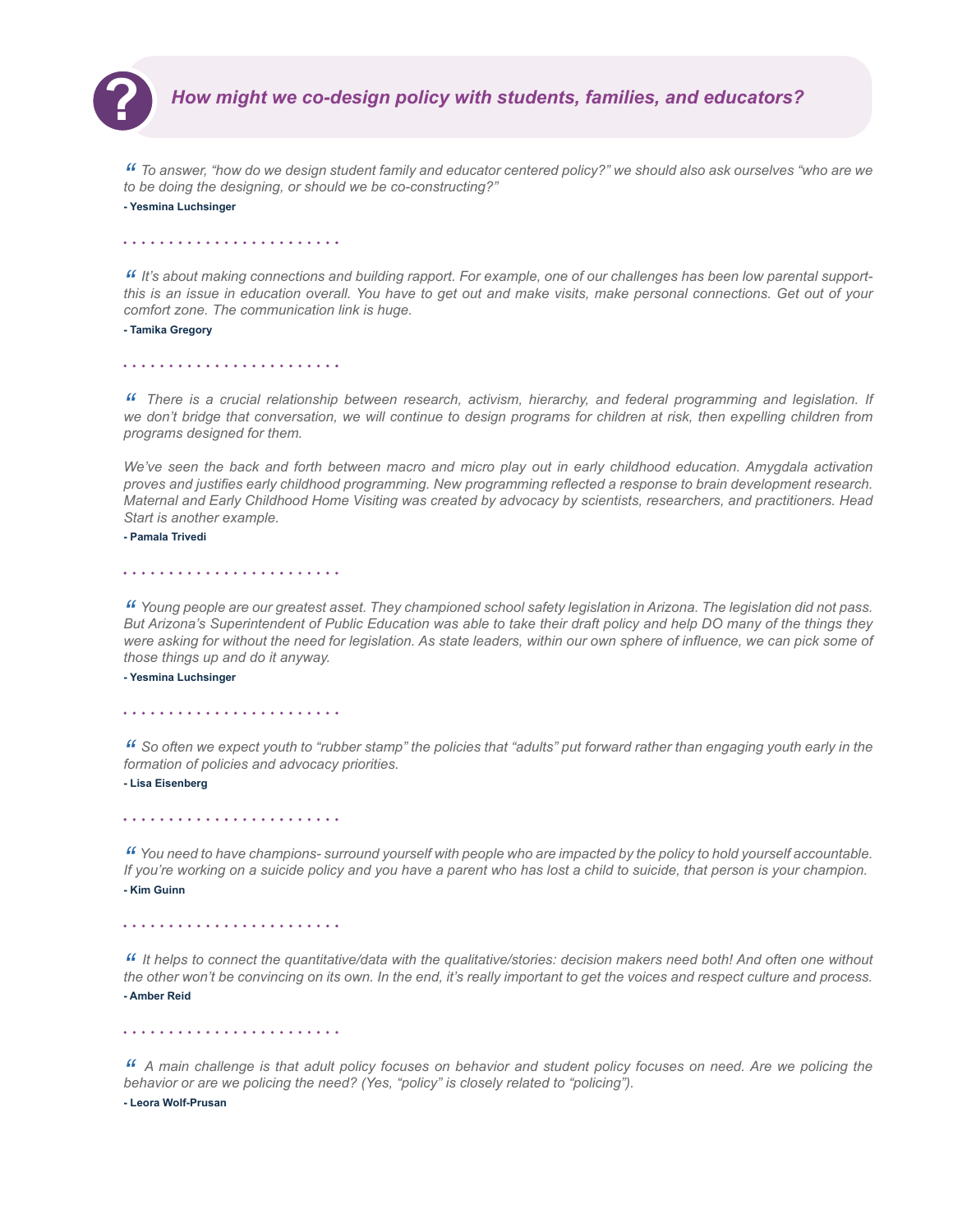*" "Nos" can be revisited because information and research are always changing; that process of being told "no" [to policy needs] leads to building relationships and may have a better outcome than being told "yes" immediately.* **- Monica Nepomuceno**

## **III. Dismantle (How might we interrupt or modify historically injurious and trauma inducing policy?)**

*When leaders step into roles that require or invite policy design, oftentimes they are stepping into already-existing policies that are antiquated, outdated, or simply not aligned to the current context and needs of the school community. This requires dismantling in-place policies.*

*As the panelists address in both conversations, relationships and trust are fundamental to policy design and subsequent implementation. Historical policies in place may be markers or makers of harm with school families and communities because of racism, classism, homophobia, transphobia, and other institutional and interpersonal expressions of dehumanization.* 

*By engaging in the dismantling of existing, harmful policies, we can use a policy design process as an apology, or as a means for relational restoration. We can use the dismantling process as leaders to re-form the foundations of how we define schoolbased mental health services and practices. By striking down policies (e.g., corporal punishment) that are contemporary relics of historical harm, we can create new policies and practices that allow for repair and righting wrongs.* 

*In this section, leaders share their policy review approaches; discuss which policies they would like to see interrupted or dismantled; explore the complications that arise in their leadership practices; and articulate their visions for new directions in school-based policy.*



*How do we modify or dismantle policies that are in place that are injurious, or not trauma-informed? How do we use policy review as an opportunity to* **?** *amend or repair systemic harm?*

*" Here is an example of deleting instead of creating: With COVID and the increase of anti-Asian hate attacks occurring across the nation, one thing that came up was the absence/ leaving out of AAPI in some of the recently developed school policies for Denver Public Schools. It was just another bias and example of systemic racism that had been happening in our system. {Some school leaders were} thinking about AAPI as "model minorities'' and {saw them as} not needing the same kind of attention or supports those other students need. Students went to a school board meeting to testify and share what the impact was on them, what they would like to see, and made their asks clear. {The board} listened and rectified that and made a change to ensure that AAPI students and families aren't left out of policy conversations in the future.* 

**- Rachele Espiritu**

#### 

<sup>44</sup> We need to focus on the folks who are impacted by the policy and institutionalize family voice. For example, Head Start<br>has a policy council that's composed of parents. This is "baked into the model" and required by a *have to have a say on budgetary and programmatic decisions at the level of the grantee. Policy councisl gave voice to parents for whom English was not their first language.* 

#### **- Pamala Trivedi**

#### 

" A while back, I was charged with monitoring attendance and checking with students about absences. We promoted<br>[interventions such as] perfect attendance prizes, telling students to be present 100% of the time. I struggle *policy. It took courage to point out that we [as staff] need sick days. Why do students not get sick days? How does [this policy] affect children with underlying or chronic conditions? How does that affect our overall health? We need to stop pushing students to be there 100% of the time.* 

*Also, consider the new policies for [mental health days for students] that allow mental health to be an excuse for absence. I shouldn't have to divulge why my student is absent. I shouldn't have to give details, especially in a rural community.* 

**- Monica Nepomuceno**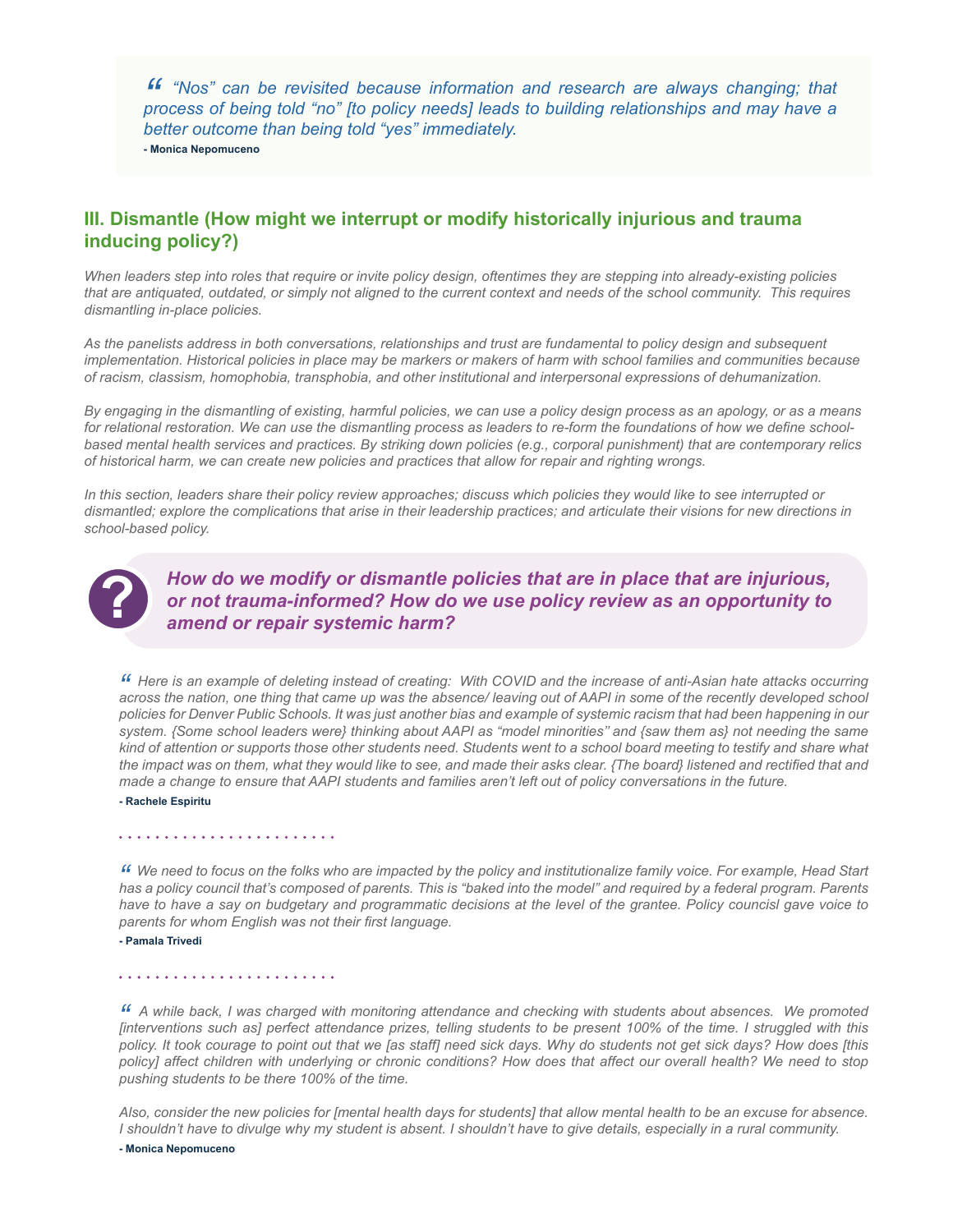" I just recently changed a policy that was from 1999. In order to understand what's out there, I need to get my hands<br>dirty. In order to change policy, I needed to find my champions. It's about bottom-up leadership; takin *to my school board.* 

**- Kim Guinn**



*" Oftentimes with competing priorities, there's a tendency to listen to the voices that are the loudest. That has value and risk. Whose voices are you not hearing? (They're harder to seek).* 

*Utilize powerful data storytelling to get policy makers' attention. Question data as well: Who created it? Was it done with an equity lens?*

**- Rachele Espiritu**

*" This question is rooted in a core belief that I have: policy and who gets to make policy is steeped in white supremacy.* 

We have to surface WHICH folks are benefitting from policy. We need to reset our mindset and flip the script on the power *and the socio-politics of these relationships.*

**- Gregory Peters**

*" Policy needs to be formed from the bottom up because it is the "bottom" is who is affected, especially long-term.* **- From chat: Danyelle Orr-McNeil**

"In my state, corporal punishment laws are still on the books. Teachers can still paddle.<br>Sometimes it takes someone being injured or dying to make change. Restorative justice starts with educating our folks to *understand why "this" shouldn't be.* 

**- Kim Guinn**

*" Our children don't go to school trying to get under our skin. When their basic needs aren't met, their behaviors are a reaction. We're criminalizing reactions (what happened right before the behavior?).* **- Gregory Peters**

*" How can systems start to align? It's one thing to talk about being trauma-informed; it's another to still have corporal punishment on the books.*

*How are we doing this work (power with vs power over)? Where is the consent (things happening to rather than happening with community members)?* 

**- Leora Wolf-Prusan**

*" We must start by stopping. We can't create good policy until bad policy is amended or thrown out.* 

*Policy is where the accountability starts.* **- Gregory Peters**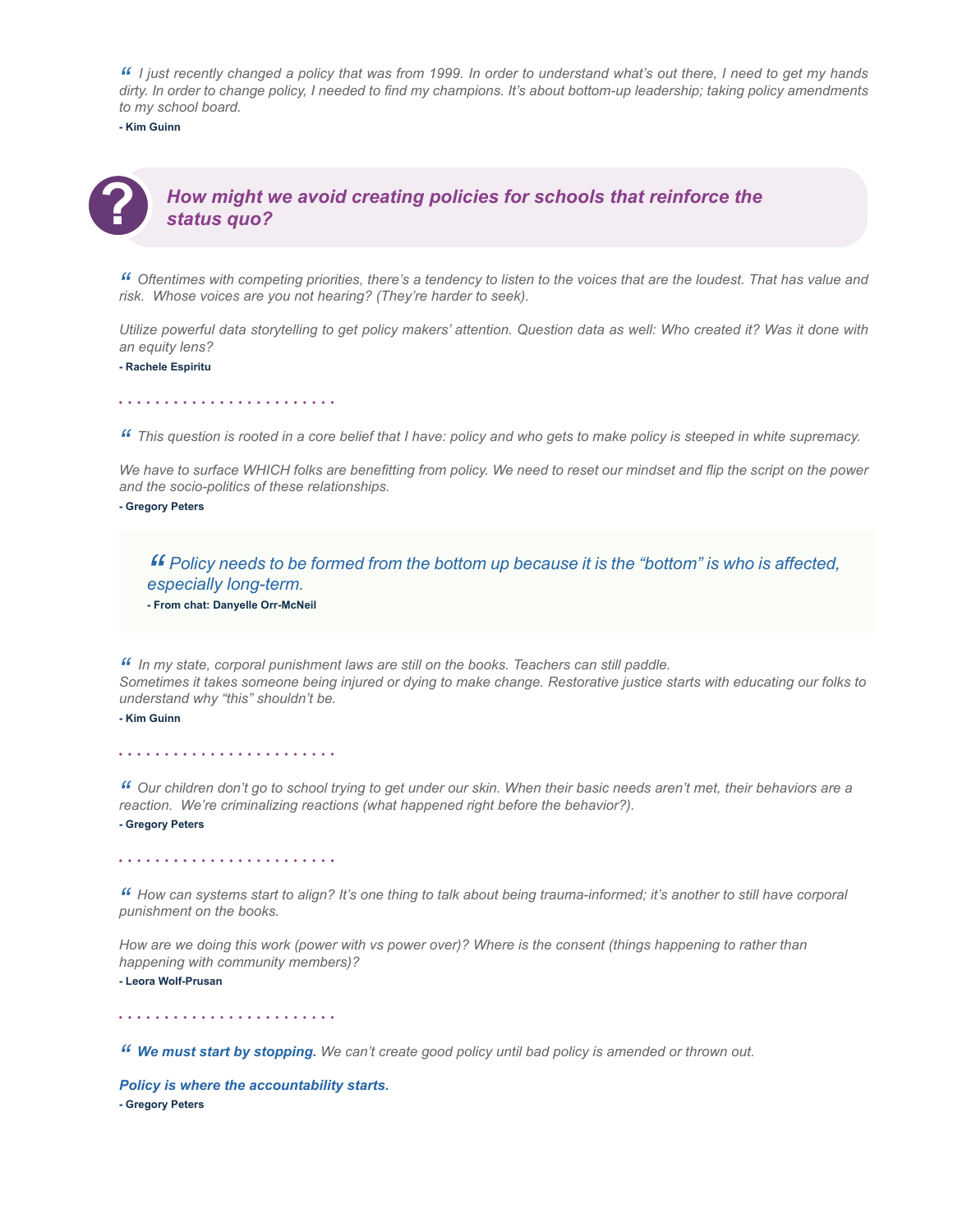### **IV. What is one move that can help us drive our school-based policy leadership?**

*Leaders on both panels of The What & the Why: Foundations shared advice for colleagues in the school mental health policy work. The main theme? It comes down to self-reflection, self-awareness, relational organizing, and courage.* 

*" Get to really love onions! Policy work is layered: Systems change, practices change, programs, monitoring, and evaluation change- these are layers. If something is worth doing, it's worth sustaining. If you're trying to sustain something, the policy is going to help you sustain it. Leverage resources, capacity, infrastructure: peel those onion layers!*

*Please don't just do what's easy. Do what's needed.*

#### **- Laura Ficarra**

"Spend the entire year figuring out "what is my sphere of influence?" It takes at least a year. If you want to make the<br>change, you have to understand how the game is played. If you did nothing but spend your first-year le *decision maker and the gatekeeper it will be time well spent (it's almost never the person with the title).* 

**- Yesmina Luchsinger**

*" Be humble. Put aside your preconceived notions about what is correct versus incorrect. Listen, but REALLY listen. Try to think about, ponder, and take on other perspectives, even if they're not comfortable.*  **- Amber Reid**

*" If you want to advocate for removing harmful policies, you need to advocate for alternative restorative practices. Articulate the change in the statement: "take this away and replace it with THIS."*

**- Pamala Trivedi**

*" Make connections. Think about starting small and making small changes to get bigger results. You won't be able to change everything at once, but if you focus on kids' needs, work in a team with collaborative efforts, you will reap benefits in the end. Consistency, communication, and small approaches are key for larger gains.* 

**- Tamika Gregory**

<sup>44</sup> Put your ego to the side, ruffle the feathers, stand your ground, put on your seatbelt. Once you know who the key<br>players are and the dust has settled, things will go the way they're supposed to for students. And a "n *downfall.* 

**- Monica Nepomuceno**

#### 

*" Any policy that doesn't consider the sameness of each of us as humans- humans of different sizes and different levels of development- is worthless.*

#### **- Maribeth Barney**

*" It's ok to be a rebel leader, and you will ruffle some feathers. "Mental health" is such an emotionally charged phrase. It's ok to ruffle feathers, and it's okay to say the word "suicide." You may be unpopular but it's what's most effective and necessary.*  **- Kendall Fujioka**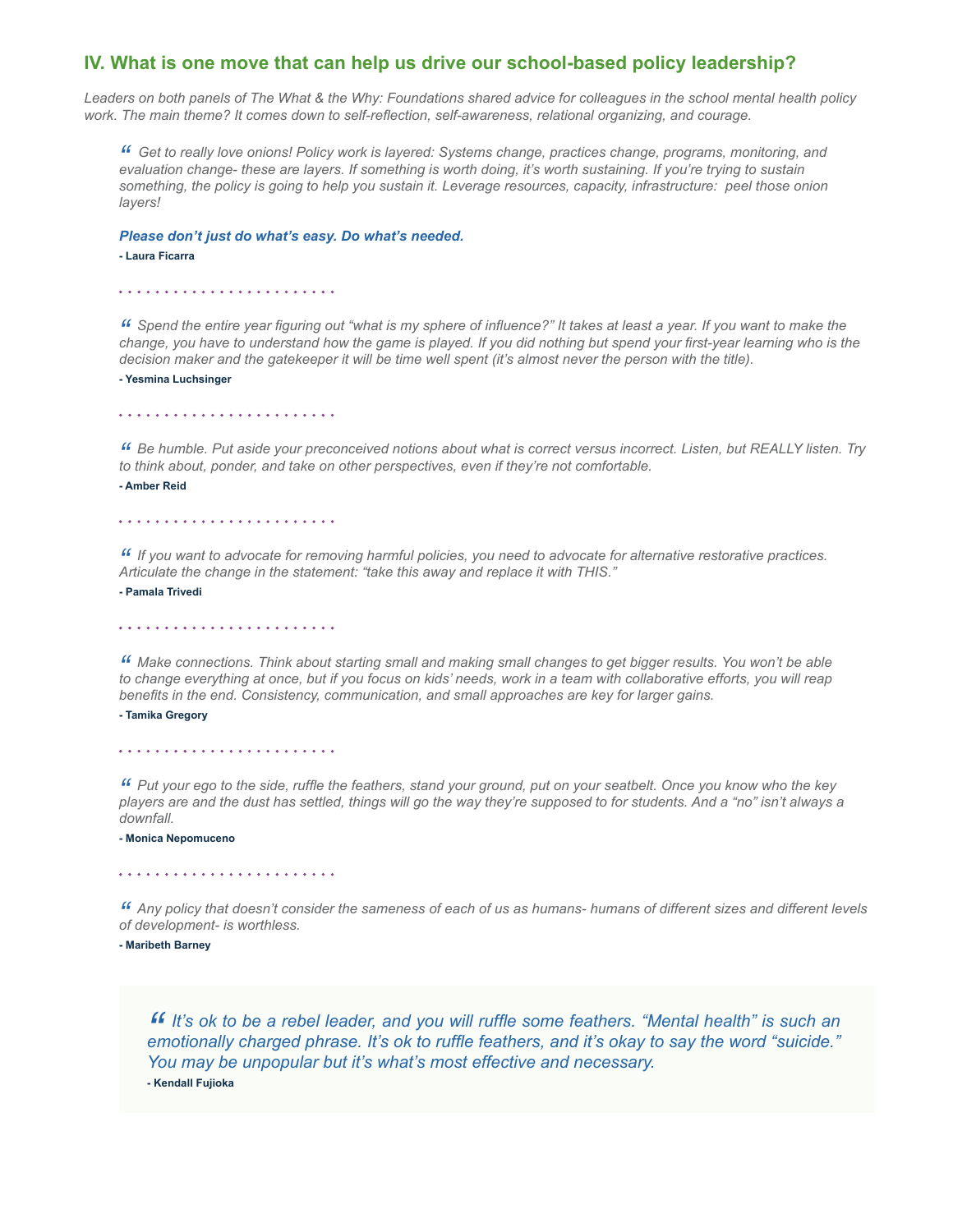## **Closing**

Ensuring that policies in our schools meet the needs of community members' mental health is complex, challenging, and requires tenacity and dedication Throughout the conversations, we heard rich advice, reflection, and sharing from leaders across the country.

The goal of these discussions was not to create instructional check boxes of how to lead school-based policy, or what the foundations should be. Our intention was and is to raise the complexity of leading systems-centered, youth and family-focused, and equity-rooted school policy work. Our intention was to highlight the already-existing, rich wisdom in the field and to offer windows of peer connection and collegiality.

Transformation is not simple, nor does it happen alone. Together, learning with and from one another, we give each other courage, reflect on our own growth points, and transform ourselves so that we can transform our systems towards school-based service equity.

We hope you enjoy and learn from these conversations as we did.

Dr. Greg Peters offered this reflection to us during his panel:

## *"What is it that gives you courage? How committed are you to transformation? This work will require transformation of policy and ourselves. Start with yourself and stay with yourself."*

Your leadership is extraordinary. Thank you.